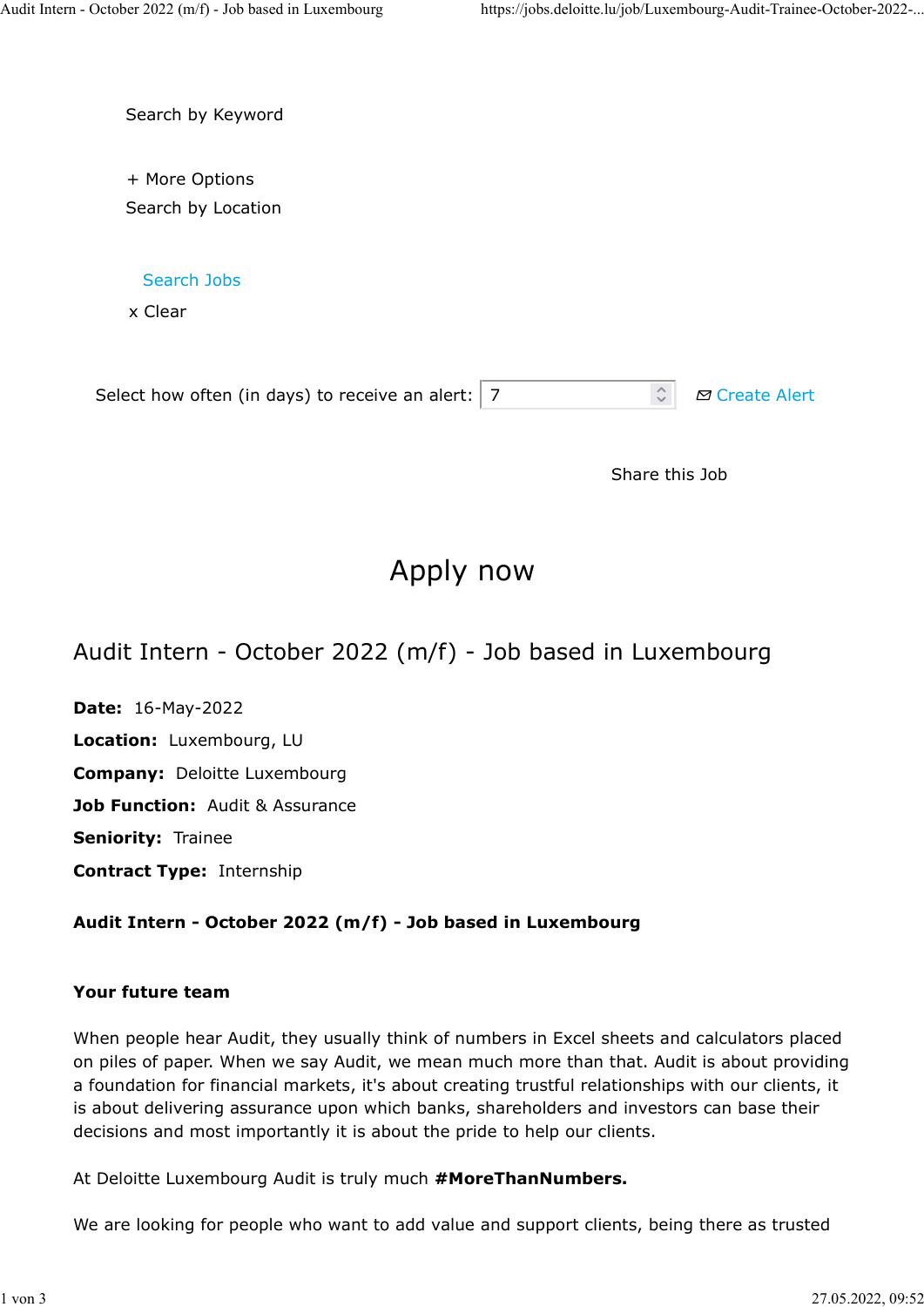advisors.

Are you looking for a job that is more than just checking numbers? Then look no more.

### Your next challenge

- Gain hands-on experience and build a wide variety of business knowledge by assisting in external audits for our clients, providing an examination of their financial records to ensure that the accounts are "true and fair"
- Get to know more about our specific industries so that your knowledge of the peculiarities allow you to become an advisor for our clients
- Follow a tailored training program and be coached by your Seniors and Managers in order to gain technical expertise on accounting norms and the Luxembourgish legal environment
- Become aware of your strengths and use them effectively to deliver high quality results
- Benefit from regular feedbacks to build an understanding of own strengths and improve further
- Grow in the firm and potentially be hired as a Junior auditor

#### Your skills

- To be enrolled in a Master's or a Bachelor's degree in audit, economics, accounting, finance or any other relevant discipline
- To possess strong analytical skills and be able to work under pressure (when needed)
- To be fluent in English (French/German or any other language would be an asset)

#### We want to hear from you! Join us and...

- Develop your competencies with a tailor-made training plan
- Profit from an attractive package
- Team up with dynamic and energetic professionals within a challenging and knowledgesharing environment
- Enjoy and promote diversity in our multicultural teams

#### What impact will you make?

Every day, your work will make an impact that matters, while you thrive in a dynamic culture of inclusion, cooperation and high performance. As the undisputed leader in professional services, Deloitte is where you'll find unrivaled opportunities to succeed and realize your full potential.

Our global standards enable us to deliver consistent, exceptional services across the globe, whilst continuously developing our Talents.

Get to know more about Deloitte; Facebook page, LinkedIn page or website.

With more than 120 partners and 2,300 employees, Deloitte Luxembourg is one of the Grand